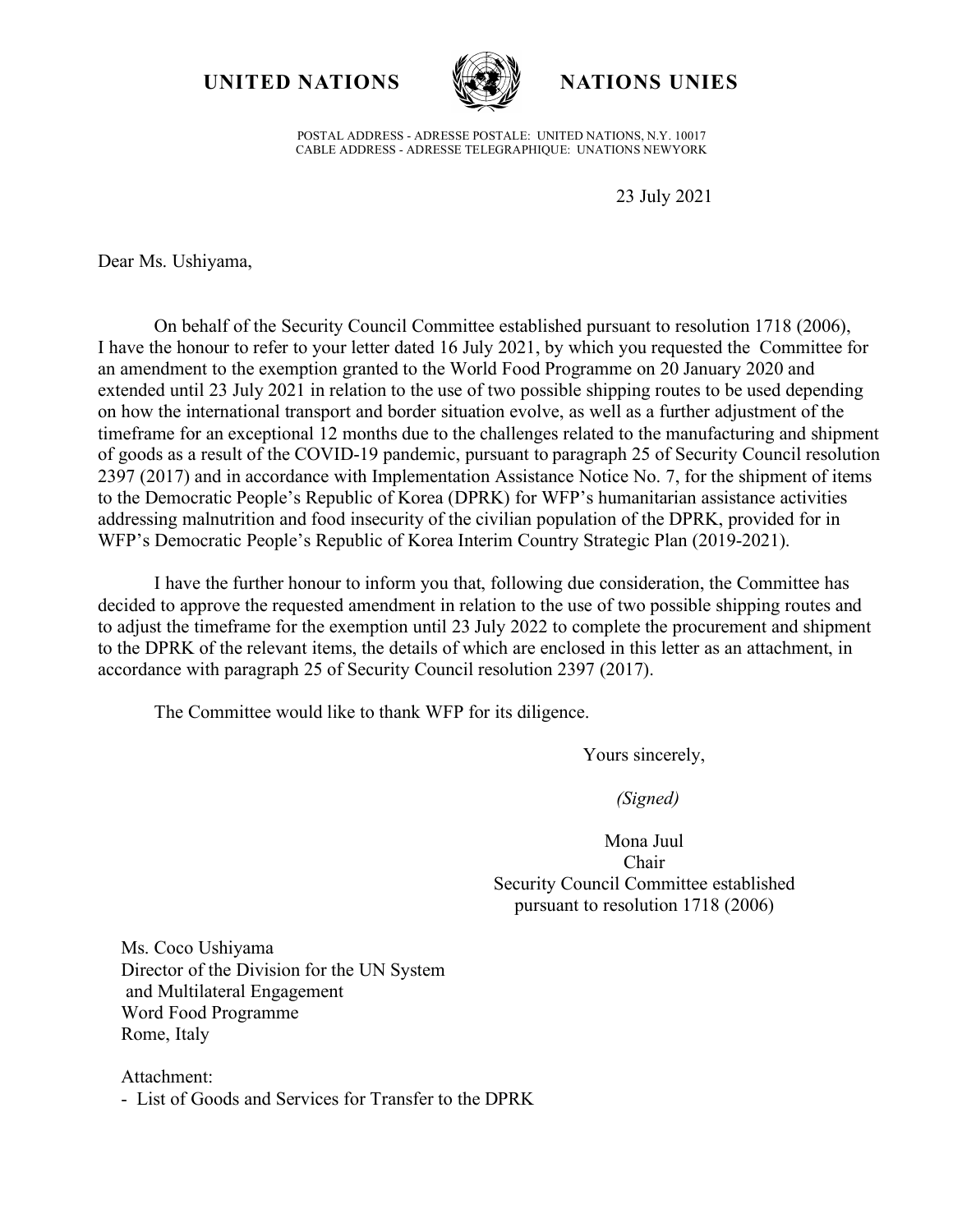

World Food Programme<br>Programme Alimentaire Mondial<br>Programa Mundial de Alimentos<br>برنامج الأغذية العالمي

Saving<br>Lives **CHANGING**<br>LIVES

| Annex II List of Tools for FFA activities | Total Estimated Value =                                                                                                                                                                                                                                                                                                                                                                                               | \$110,000.00   |                                                                     |         |                   |                   |               |                                          |
|-------------------------------------------|-----------------------------------------------------------------------------------------------------------------------------------------------------------------------------------------------------------------------------------------------------------------------------------------------------------------------------------------------------------------------------------------------------------------------|----------------|---------------------------------------------------------------------|---------|-------------------|-------------------|---------------|------------------------------------------|
| <b>Description</b>                        | Specifications                                                                                                                                                                                                                                                                                                                                                                                                        | <b>HS</b> Code | J Quantity Y Est. Value per unit (USD) Y Total Value (USD) Y Origin |         |                   | Port of departure | Port of entry | <b>Y</b> Parties involved in transaction |
| Stretcher                                 | Container Length: 55cm<br>Container Widtn: 65cm<br>Container Height: 7cm<br>Container steel quality: Zinc Galvanized steel plate 08BD, C class<br>Steel thickness: 1mm<br>Chemical components: C: 0.05~0.12, Mn:0.25~0.5, Si:0.015 max<br>S:0.025max, P: 0.03max, Ni:0.3, Cr:0.15<br>Wooden frame(in pair):150cm<br>Thickness of wooden frame: Middle part to be square: 4cm x 5cm<br>Both ends to be round:3cm~3.5cm | 82019090       |                                                                     |         |                   |                   |               |                                          |
|                                           |                                                                                                                                                                                                                                                                                                                                                                                                                       |                | 7500                                                                | \$12.00 | \$90,000.00 CHINA | Dandong/Dalian    | Sinuiju/Nampo | UN World Food Programme                  |
| Shovel                                    | Steel quality: No. 45<br>Solid & resistant to distortion<br>Blade length: 25cm<br>Blade width: 20cm<br>Blade weight: 1kg(or less)<br>Wooden handle length: 90mm<br>Wooden handle diameter: 35mm<br>Wood smoothened and suitale for tools (ex. Ash)                                                                                                                                                                    | 82011000       | 5000                                                                | \$1.50  | \$7,500.00 CHINA  | Dandong/Dalian    | Sinuiju/Nampo | UN World Food Programme                  |
|                                           | Steel quality: No.45<br>Blade diameter: standard<br>Blade weight: 2.5~2.8kg<br>Length of blade: ca. 45cm                                                                                                                                                                                                                                                                                                              |                |                                                                     |         |                   |                   |               |                                          |
| Pick-axe                                  | One side of breath: 4~5cm(flat)<br>Other side of breath: pointed<br>Hardness: standard<br>Wooden handle: 70cm                                                                                                                                                                                                                                                                                                         | 82013000       |                                                                     |         |                   |                   |               |                                          |
|                                           | Wood smoothened and suitable for tools(ex.ash)                                                                                                                                                                                                                                                                                                                                                                        |                | 5000                                                                | \$2.50  | \$12,500.00 CHINA | Dandong/Dalian    | Sinuiju/Nampo | UN World Food Programme                  |
|                                           |                                                                                                                                                                                                                                                                                                                                                                                                                       |                | <b>TOTAL</b>                                                        |         | \$110,000.00      |                   |               |                                          |

 $\widetilde{(\cdot)}$ 

 $\overline{\phantom{a}}$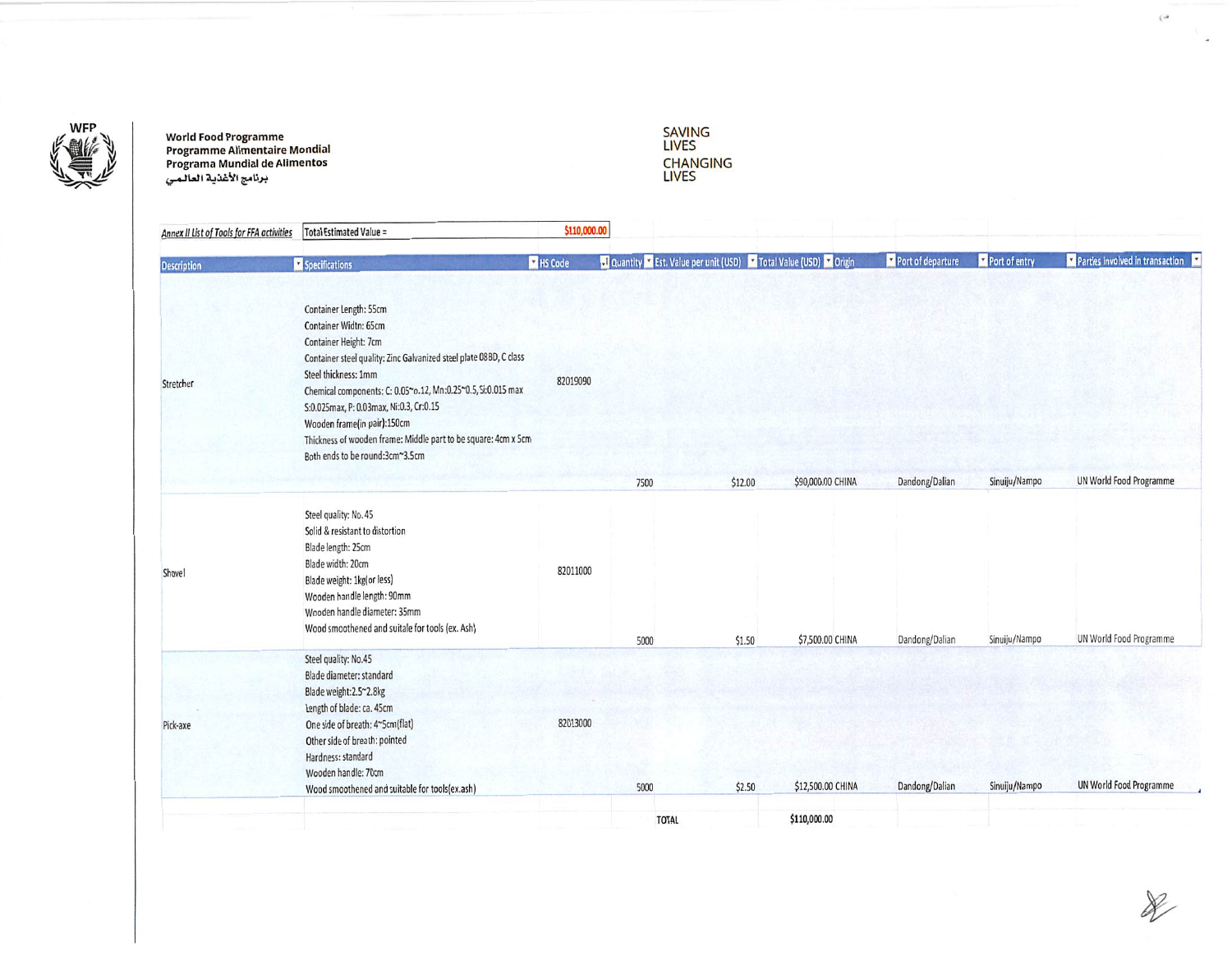**UNITED NATIONS** 



**NATIONS UNIES** 

POSTAL ADDRESS - ADRESSE POSTALE: UNITED NATIONS, N.Y. 10017 CABLE ADDRESS - ADRESSE TELEGRAPHIQUE: UNATIONS NEWYORK

23 July 2020

Dear Ms Ushiyama,

On behalf of the Security Council Committee established pursuant to resolution 1718 (2006), I have the honour to refer to your letter dated 16 July 2020, by which you requested the Committee for an amendment to the exemption granted to the World Food Programme on 20 January 2020 in relation to the planned shipping route and ports of departure and entry to be used, as well as an adjustment of the timeframe for the exemption, pursuant to paragraph 25 of Security Council resolution 2397 (2017) and in accordance with Implementation Assistance Notice No. 7, for the shipment of items to the Democratic People's Republic of Korea (DPRK) for WFP's humanitarian assistance activities addressing malnutrition and food insecurity of the civilian population of the DPRK, provided for in WFP's Democratic People's Republic of Korea Interim Country Strategic Plan (2019-2021).

I note your request for a longer timeframe for the extension, due to the challenges related to the manufacturing and shipment of goods as a result of the COVID-19 pandemic.

I have the further honour to inform you that, following due consideration, the Committee has decided to approve the requested amendment to the planned shipping route and to adjust the timeframe for the exemption until 23 July 2021 to complete the procurement and shipment to the DPRK of the relevant items, the details of which are enclosed in this letter as an attachment, in accordance with paragraph 25 of Security Council resolution 2397 (2017).

The Committee would like to thank WFP for its diligence.

Yours sincerely,

 *(Signed)*

Christoph Heusgen Chair Security Council Committee established pursuant to resolution 1718 (2006)

Ms. Coco Ushiyama Director of the Division for the UN System and Multilateral Engagement Word Food Programme Rome, Italy

Attachment: - List of Goods and Services for Transfer to the DPRK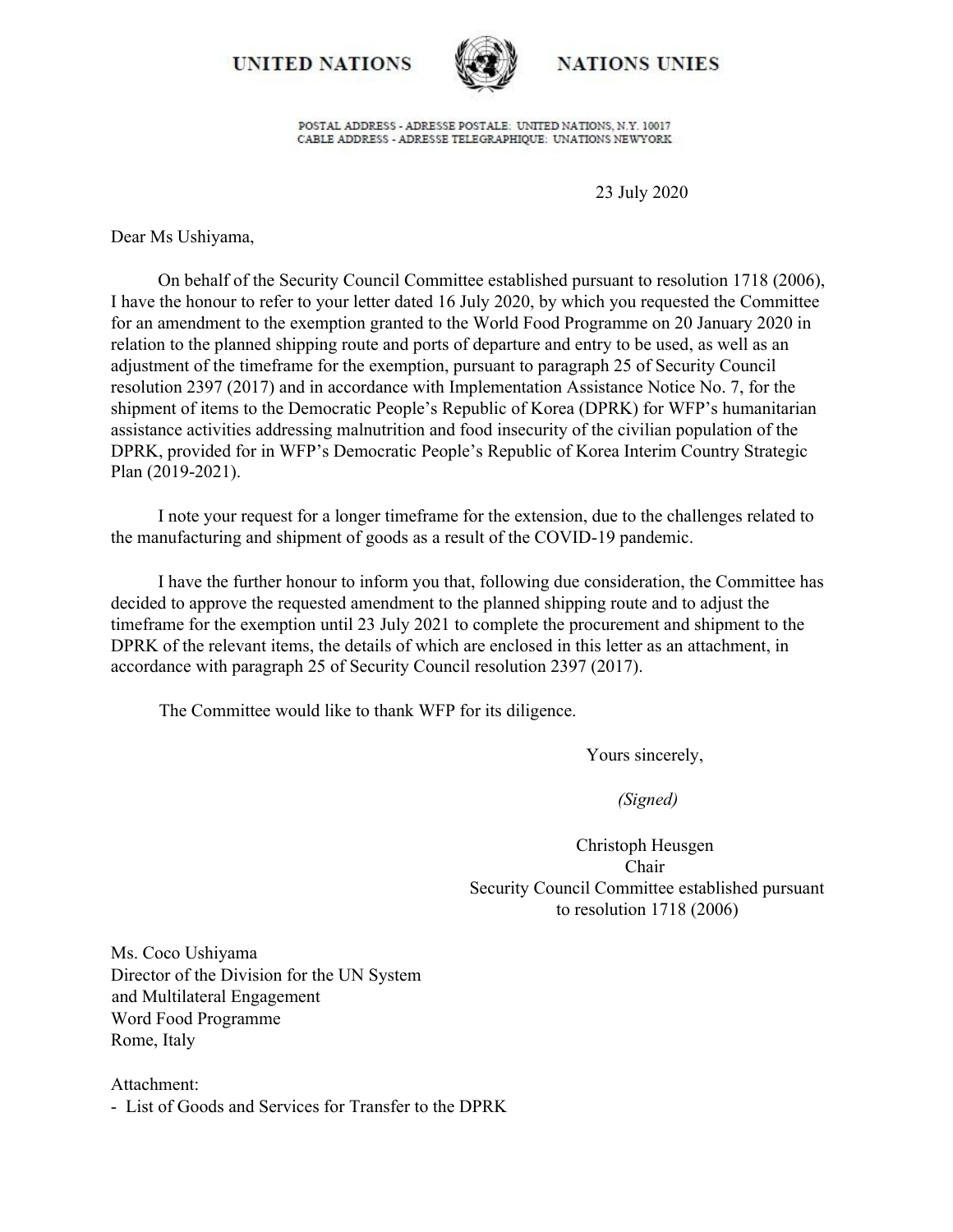## **UNITED NATIONS NATIONS UNIES**



POSTAL ADDRESS - ADRESSE POSTALE: UNITED NATIONS, N.Y. 10017 CABLE ADDRESS - ADRESSE TELEGRAPHIQUE: UNATIONS NEWYORK

21 January 2020

Dear Ms. Ushiyama,

On behalf of the Security Council Committee established pursuant to resolution 1718 (2006), I have the honour to refer to your letter dated 9 January 2020, requesting the Committee for an exemption pursuant to paragraph 25 of resolution 2397 (2017) to allow the shipment of items to the Democratic People's Republic of Korea (DPRK) for WFP's humanitarian assistance activities addressing malnutrition and food insecurity of the civilian population of the DPRK, provided for in WFP's Democratic People's Republic of Korea Interim Country Strategic Plan (2019-2021).

I have the further honour to inform you that, following due consideration, the Committee has decided to approve the requested exemption in the abovementioned letter, in accordance with paragraph 25 of Security Council resolution 2397 (2017), to transfer the items and services outlined in your letter within the next six months, which is enclosed in this letter as an attachment. The items are requested to be shipped once together or in a consolidated manner, with a view to increasing efficiency of shipping and custom clearance.

The Committee reiterates that the sanctions measures imposed by the Security Council through its resolutions with respect to the DPRK are not intended to bear a negative impact on the people of the DPRK, and the note verbale it issued to all Member States, as well as its press release SC/13113 of 8 December 2017, offer clarifications as regards humanitarian aid to the DPRK. The note verbale further recalls that each Member State must fully implement relevant Security Council measures, while keeping in mind the need to clarify to public and private sector entities in their jurisdiction that, while properly implementing United Nations sanctions, humanitarian activities should not be unduly restricted.

The Committee further supports and approves WFP engaging in necessary business and financial transactions only for the purchase of goods and services exempted by the Committee and found in the attachment without prejudice to the relevant commercial decisions.

Ms. Coco Ushiyama Director, Division for the UN System and Multilateral Engagement World Food Programme Rome, Italy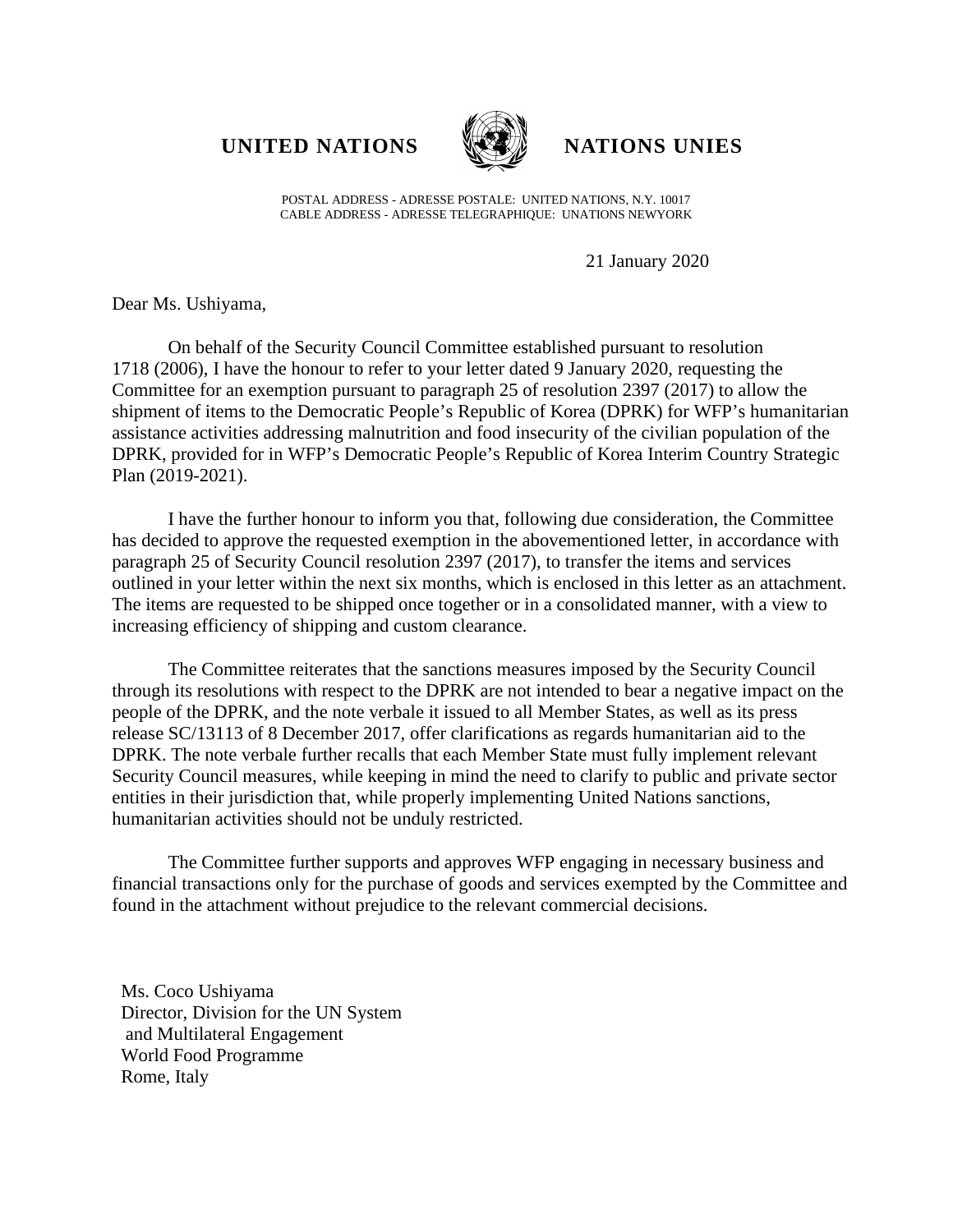At the same time, the Committee requests relevant organizations delivering humanitarian assistance to the DPRK to adhere to the exemption time limit approved by the Committee and fully respect and abide by relevant national laws, regulations, and licensing requirements governing financial and commercial transactions, and shipping and custom clearance conducted in the jurisdictions of affected Member States.

I wish to inform you that this letter and its annex will be published on the 1718 Committee website for the public, including relevant national authorities involved in reviewing the exempted transfers to the DPRK, for a period of six months.

The Committee would like to thank WFP for its diligence.

Yours sincerely,

*(Signed)*

Christoph Heusgen Chair Security Council Committee established pursuant to resolution 1718 (2006)

Attachment: - List of Items and Services for Transfer to the DPRK